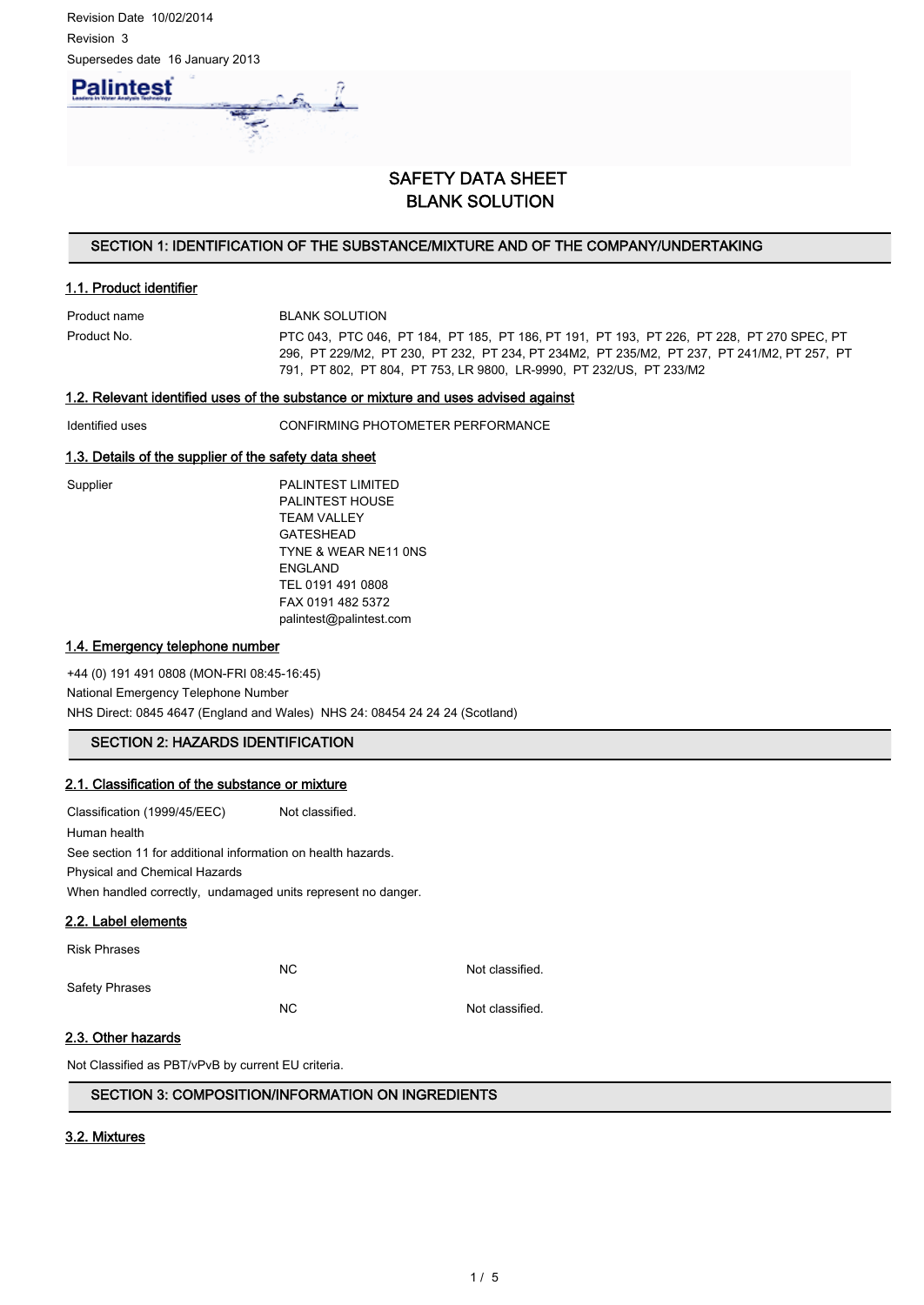# BLANK SOLUTION

HYDROCHLORIC ACID ...% < 1%

CAS-No.: 7647-01-0 EC No.: 231-595-7

Registration Number: 01-2119484862-27-XXXX

| Classification (EC 1272/2008) | Classification (67/548/EEC) |
|-------------------------------|-----------------------------|
| Skin Corr. 1B - H314          | C.R34                       |
| STOT SE 3 - H335              | Xi:R37                      |

The Full Text for all R-Phrases and Hazard Statements are Displayed in Section 16.

Composition Comments

The data shown are in accordance with the latest EC Directives.

# SECTION 4: FIRST AID MEASURES

# 4.1. Description of first aid measures

Inhalation

General first aid, rest, warmth and fresh air.

Ingestion

Immediately rinse mouth and drink plenty of water. Keep person under observation. If person becomes uncomfortable seek hospital and bring these instructions.

Skin contact

Wash the skin immediately with soap and water. Get medical attention promptly if symptoms occur after washing.

Eye contact

Immediately flush with plenty of water or eyewash solution for up to 10 minutes.

### 4.2. Most important symptoms and effects, both acute and delayed

Inhalation No specific symptoms noted. Ingestion No specific symptoms noted. Skin contact No specific symptoms noted. Eye contact No specific symptoms noted.

# 4.3. Indication of any immediate medical attention and special treatment needed

No specific first aid measures noted.

# SECTION 5: FIREFIGHTING MEASURES

# 5.1. Extinguishing media

Extinguishing media Use fire-extinguishing media appropriate for surrounding materials.

#### 5.2. Special hazards arising from the substance or mixture

Hazardous combustion products

There are no anticipated hazardous decomposition products associated with this material.

# 5.3. Advice for firefighters

Special Fire Fighting Procedures No specific fire fighting procedure given.

#### SECTION 6: ACCIDENTAL RELEASE MEASURES

# 6.1. Personal precautions, protective equipment and emergency procedures

Wear protective clothing as described in Section 8 of this safety data sheet.

# 6.2. Environmental precautions

Not relevant considering the small amounts used.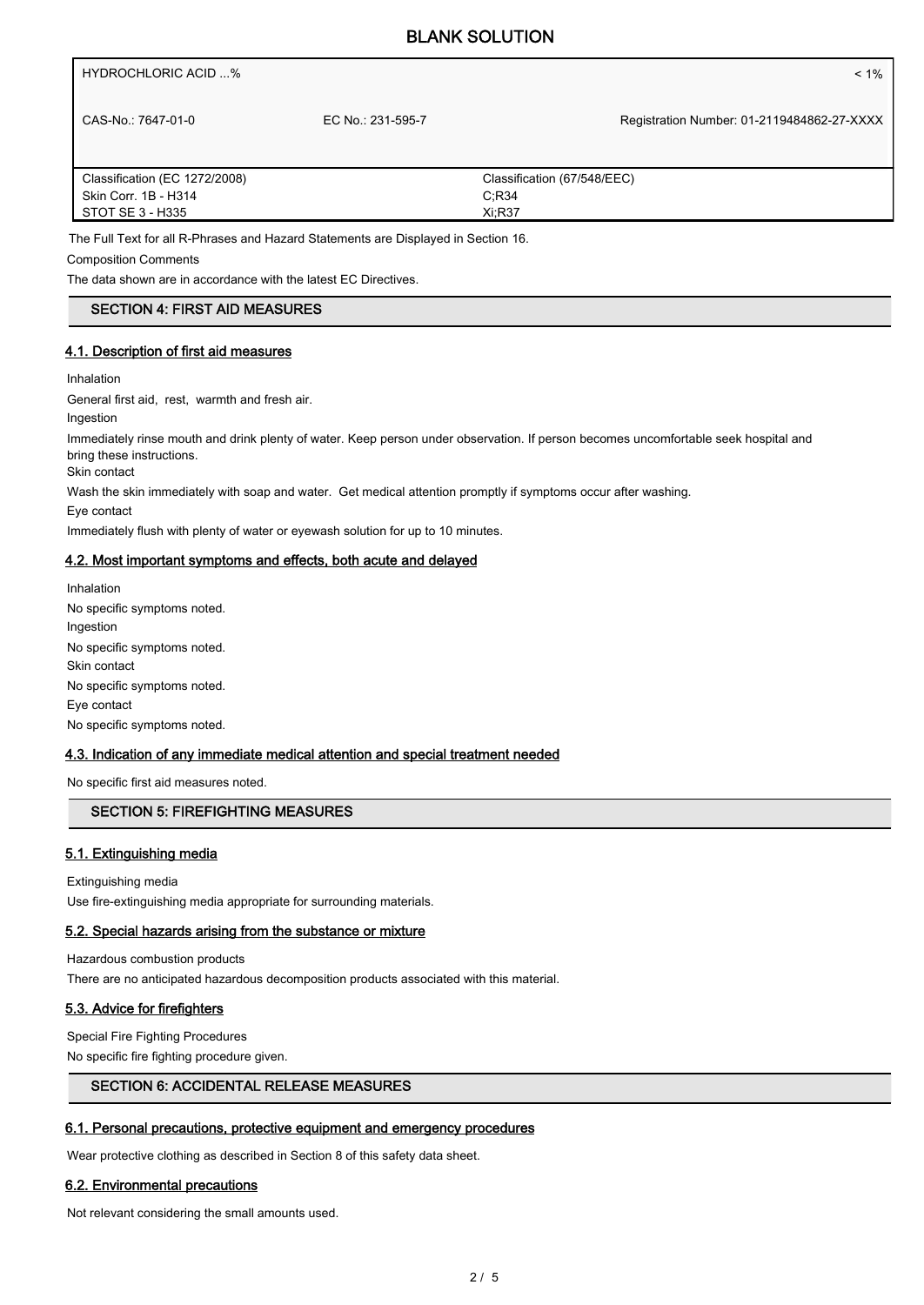## 6.3. Methods and material for containment and cleaning up

No specific clean-up procedure noted.

### 6.4. Reference to other sections

Wear protective clothing as described in Section 8 of this safety data sheet.

# SECTION 7: HANDLING AND STORAGE

## 7.1. Precautions for safe handling

Observe good chemical hygiene practices.

#### 7.2. Conditions for safe storage, including any incompatibilities

Keep in original container. Keep separate from food, feedstuffs, fertilisers and other sensitive material. Store in a cool place. Store in a dry place.

#### 7.3. Specific end use(s)

The identified uses for this product are detailed in Section 1.2.

# SECTION 8: EXPOSURE CONTROLS/PERSONAL PROTECTION

#### 8.1. Control parameters

| Name                       | <b>STD</b> |     | TWA - 8 Hrs |     | STEL - 15 Min | <b>Notes</b> |
|----------------------------|------------|-----|-------------|-----|---------------|--------------|
| <b>HYDROCHLORIC ACID %</b> | <b>WEL</b> | ppm | 2 $mg/m3$   | ppm | mg/m3         |              |

WEL = Workplace Exposure Limit.

Ingredient Comments WEL = Workplace Exposure Limits

#### 8.2. Exposure controls

Protective equipment





Hand protection

No specific hand protection noted, but gloves may still be advisable.

Eye protection

Wear approved chemical safety goggles where eye exposure is reasonably probable.

Hygiene measures

No specific hygiene procedures noted, but good personal hygiene practices are always advisable, especially when working with chemicals.

# SECTION 9: PHYSICAL AND CHEMICAL PROPERTIES

#### 9.1. Information on basic physical and chemical properties

| Appearance |
|------------|
| Colour     |

Clear liquid. Colourless.

# 9.2. Other information

Not known.

SECTION 10: STABILITY AND REACTIVITY

# 10.1. Reactivity

There are no known reactivity hazards associated with this product.

#### 10.2. Chemical stability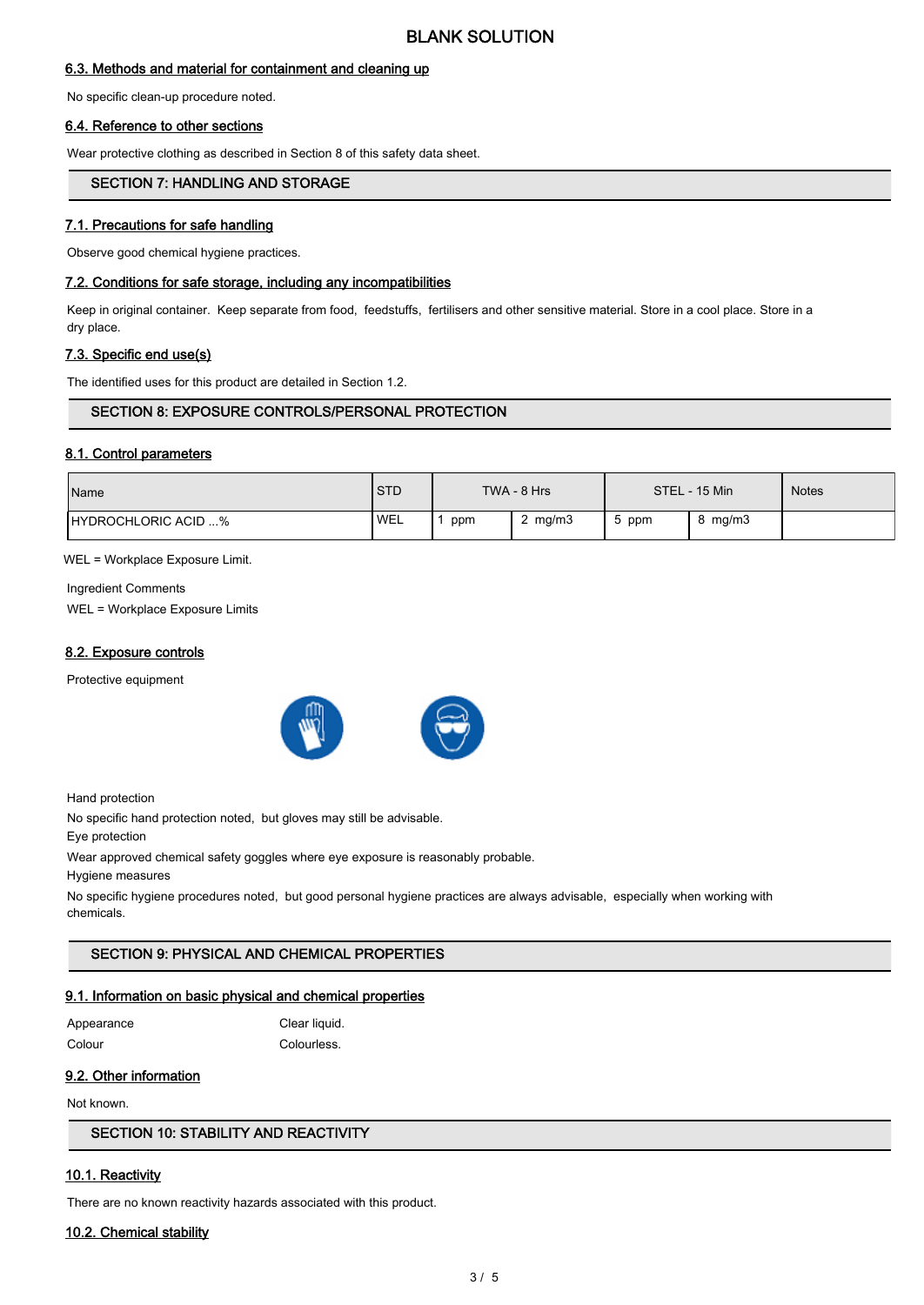# BLANK SOLUTION

Stable under the prescribed storage conditions.

### 10.3. Possibility of hazardous reactions

Not known.

#### 10.4. Conditions to avoid

There are no known conditions that are likely to result in a hazardous situation.

### 10.5. Incompatible materials

Materials To Avoid

No specific, or groups of materials are likely to react to produce a hazardous situation.

#### 10.6. Hazardous decomposition products

There are no anticipated hazardous decomposition products associated with this material.

# SECTION 11: TOXICOLOGICAL INFORMATION

### 11.1. Information on toxicological effects

Toxicological information

No information available.

## SECTION 12: ECOLOGICAL INFORMATION

#### **Ecotoxicity**

There are no data on the ecotoxicity of this product. The product components are not classified as environmentally hazardous. However, this does not exclude the possibility that large or frequent spills can have a harmful or damaging effect on the environment.

### 12.1. Toxicity

No information available.

### 12.2. Persistence and degradability

**Degradability** There are no data on the degradability of this product.

#### 12.3. Bioaccumulative potential

Bioaccumulative potential No data available on bioaccumulation.

# 12.4. Mobility in soil

Mobility: The product is soluble in water.

#### 12.5. Results of PBT and vPvB assessment

Not Classified as PBT/vPvB by current EU criteria.

#### 12.6. Other adverse effects

None known.

#### SECTION 13: DISPOSAL CONSIDERATIONS

## 13.1. Waste treatment methods

No specific disposal method required.

# SECTION 14: TRANSPORT INFORMATION

General The product is not covered by international regulation on the transport of dangerous goods (IMDG, IATA, ADR/RID).

#### 14.1. UN number

Not applicable.

#### 14.2. UN proper shipping name